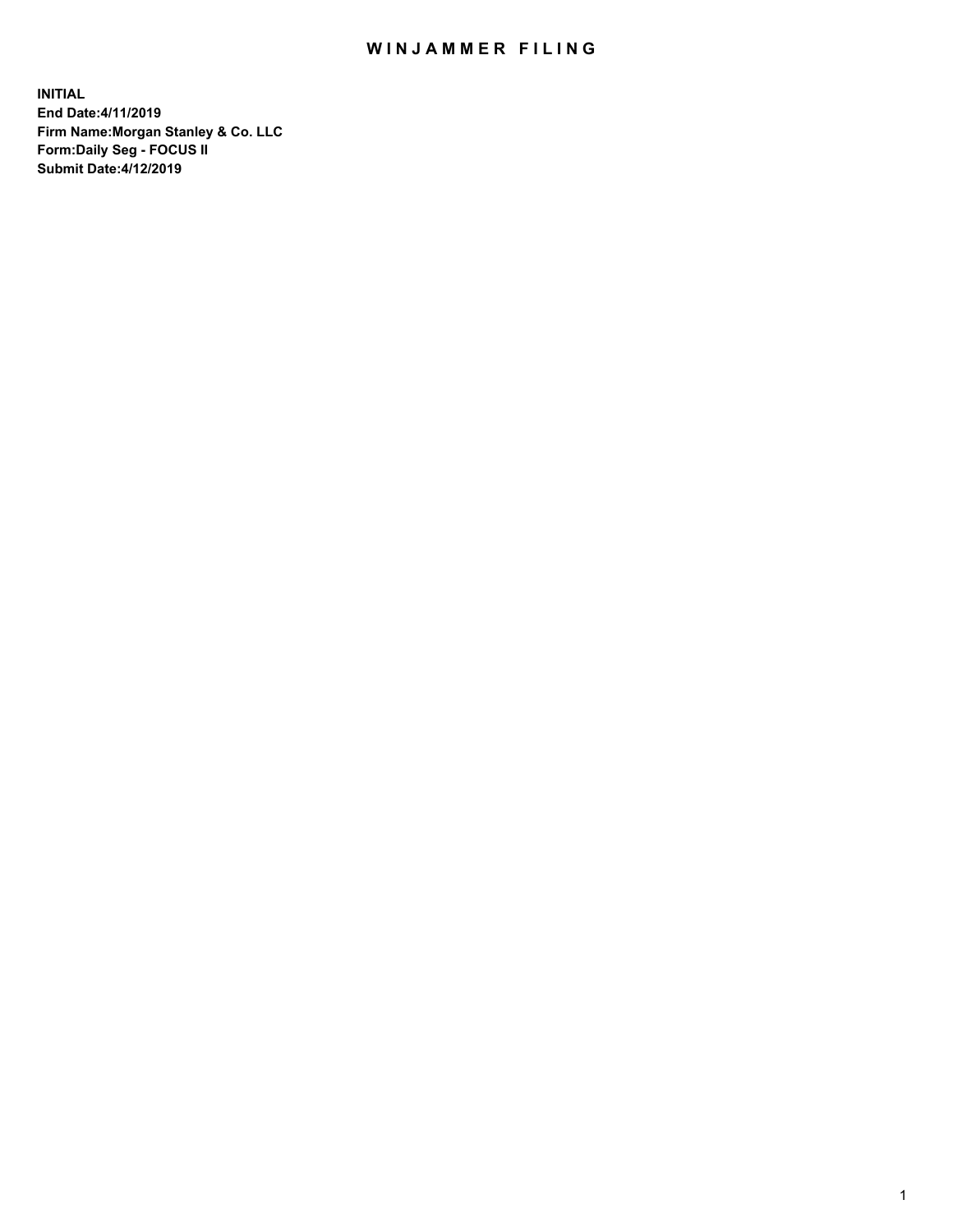**INITIAL End Date:4/11/2019 Firm Name:Morgan Stanley & Co. LLC Form:Daily Seg - FOCUS II Submit Date:4/12/2019 Daily Segregation - Cover Page**

| Name of Company                                                                   | Morgan Stanley & Co. LLC     |
|-----------------------------------------------------------------------------------|------------------------------|
| <b>Contact Name</b>                                                               | <b>Ikram Shah</b>            |
| <b>Contact Phone Number</b>                                                       | 212-276-0963                 |
| <b>Contact Email Address</b>                                                      | Ikram.shah@morganstanley.com |
| FCM's Customer Segregated Funds Residual Interest Target (choose one):            |                              |
| a. Minimum dollar amount: ; or                                                    | 235,000,000                  |
| b. Minimum percentage of customer segregated funds required:% ; or                | <u>0</u>                     |
| c. Dollar amount range between: and; or                                           | <u>0 0</u>                   |
| d. Percentage range of customer segregated funds required between: % and %.       | 0 Q                          |
| FCM's Customer Secured Amount Funds Residual Interest Target (choose one):        |                              |
| a. Minimum dollar amount: ; or                                                    | 140,000,000                  |
| b. Minimum percentage of customer secured funds required:%; or                    | <u>0</u>                     |
| c. Dollar amount range between: and; or                                           | 0 <sub>0</sub>               |
| d. Percentage range of customer secured funds required between:% and%.            | 0 <sub>0</sub>               |
| FCM's Cleared Swaps Customer Collateral Residual Interest Target (choose one):    |                              |
| a. Minimum dollar amount: ; or                                                    | 92,000,000                   |
| b. Minimum percentage of cleared swaps customer collateral required:% ; or        | <u>0</u>                     |
| c. Dollar amount range between: and; or                                           | 0 Q                          |
| d. Percentage range of cleared swaps customer collateral required between:% and%. | 00                           |

Attach supporting documents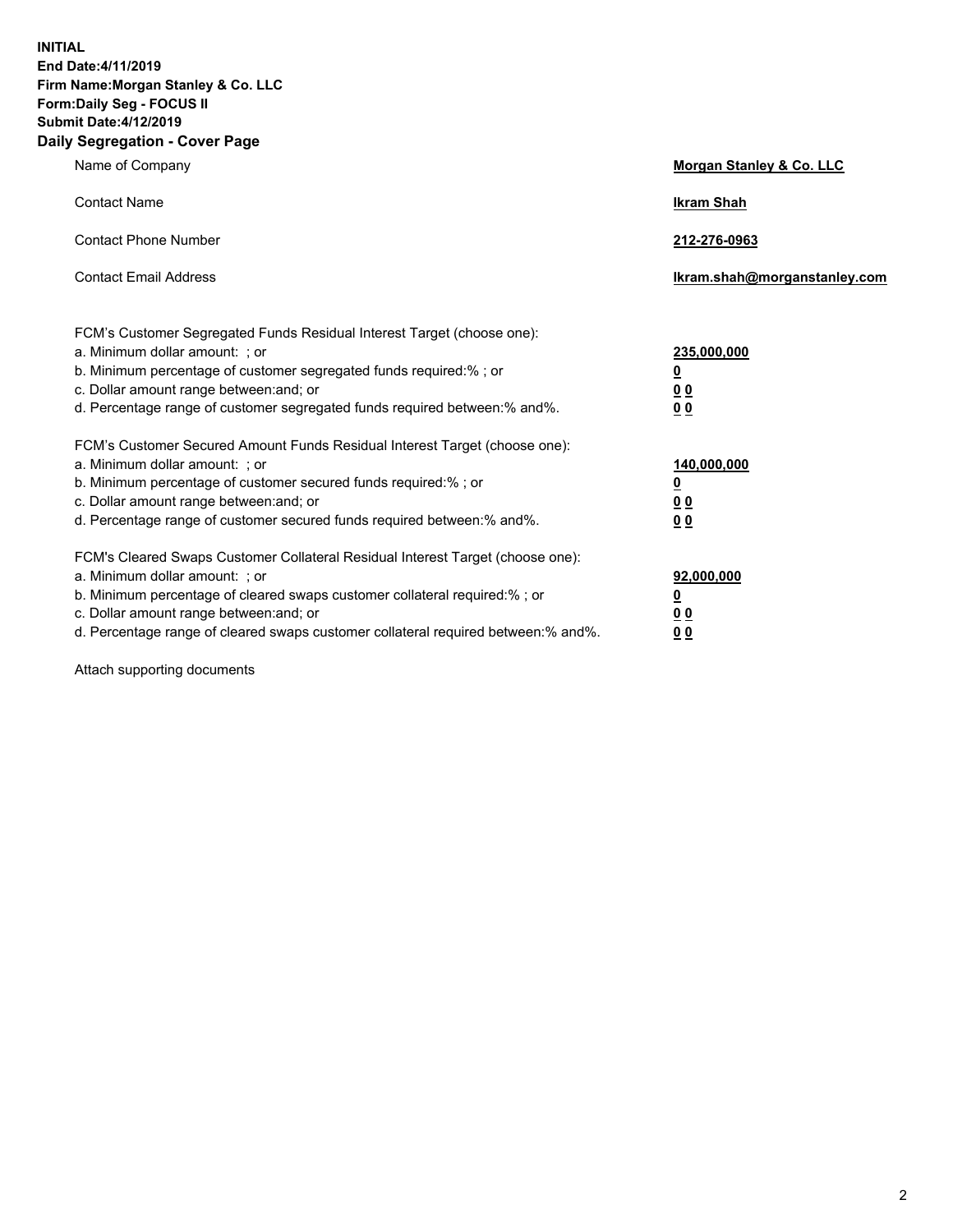## **INITIAL End Date:4/11/2019 Firm Name:Morgan Stanley & Co. LLC Form:Daily Seg - FOCUS II Submit Date:4/12/2019**

## **Daily Segregation - Secured Amounts**

|     | Foreign Futures and Foreign Options Secured Amounts                                         |                                   |
|-----|---------------------------------------------------------------------------------------------|-----------------------------------|
|     | Amount required to be set aside pursuant to law, rule or regulation of a foreign            | $0$ [7305]                        |
|     | government or a rule of a self-regulatory organization authorized thereunder                |                                   |
| 1.  | Net ledger balance - Foreign Futures and Foreign Option Trading - All Customers             |                                   |
|     | A. Cash                                                                                     | 2,887,847,797 [7315]              |
|     | B. Securities (at market)                                                                   | 2,082,124,149 [7317]              |
| 2.  | Net unrealized profit (loss) in open futures contracts traded on a foreign board of trade   | 318,199,363 [7325]                |
| 3.  | Exchange traded options                                                                     |                                   |
|     | a. Market value of open option contracts purchased on a foreign board of trade              | 13,775,264 [7335]                 |
|     | b. Market value of open contracts granted (sold) on a foreign board of trade                | $-9,767,089$ [7337]               |
| 4.  | Net equity (deficit) (add lines 1.2. and 3.)                                                | 5,292,179,484 [7345]              |
| 5.  | Account liquidating to a deficit and account with a debit balances - gross amount           | 32,332,700 [7351]                 |
|     | Less: amount offset by customer owned securities                                            | -31,863,137 [7352] 469,563 [7354] |
| 6.  | Amount required to be set aside as the secured amount - Net Liquidating Equity              | 5,292,649,047 [7355]              |
|     | Method (add lines 4 and 5)                                                                  |                                   |
| 7.  | Greater of amount required to be set aside pursuant to foreign jurisdiction (above) or line | 5,292,649,047 [7360]              |
|     | 6.                                                                                          |                                   |
|     | FUNDS DEPOSITED IN SEPARATE REGULATION 30.7 ACCOUNTS                                        |                                   |
| 1.  | Cash in banks                                                                               |                                   |
|     | A. Banks located in the United States                                                       | 383,398,867 [7500]                |
|     | B. Other banks qualified under Regulation 30.7                                              | 598,854,569 [7520] 982,253,436    |
| 2.  |                                                                                             | [7530]                            |
|     | Securities                                                                                  |                                   |
|     | A. In safekeeping with banks located in the United States                                   | 171,218,690 [7540]                |
| 3.  | B. In safekeeping with other banks qualified under Regulation 30.7                          | 0 [7560] 171,218,690 [7570]       |
|     | Equities with registered futures commission merchants                                       |                                   |
|     | A. Cash<br><b>B.</b> Securities                                                             | 7,198,567 [7580]<br>$0$ [7590]    |
|     | C. Unrealized gain (loss) on open futures contracts                                         | 523,224 [7600]                    |
|     | D. Value of long option contracts                                                           | $0$ [7610]                        |
|     | E. Value of short option contracts                                                          | 0 [7615] 7,721,791 [7620]         |
| 4.  | Amounts held by clearing organizations of foreign boards of trade                           |                                   |
|     | A. Cash                                                                                     | $0$ [7640]                        |
|     | <b>B.</b> Securities                                                                        | $0$ [7650]                        |
|     | C. Amount due to (from) clearing organization - daily variation                             | $0$ [7660]                        |
|     | D. Value of long option contracts                                                           | $0$ [7670]                        |
|     | E. Value of short option contracts                                                          | 0 [7675] 0 [7680]                 |
| 5.  | Amounts held by members of foreign boards of trade                                          |                                   |
|     | A. Cash                                                                                     | 2,089,422,203 [7700]              |
|     | <b>B.</b> Securities                                                                        | 1,910,905,458 [7710]              |
|     | C. Unrealized gain (loss) on open futures contracts                                         | 317,676,139 [7720]                |
|     | D. Value of long option contracts                                                           | 13,775,264 [7730]                 |
|     | E. Value of short option contracts                                                          | -9,767,089 [7735] 4,322,011,975   |
|     |                                                                                             | [7740]                            |
| 6.  | Amounts with other depositories designated by a foreign board of trade                      | $0$ [7760]                        |
| 7.  | Segregated funds on hand                                                                    | $0$ [7765]                        |
| 8.  | Total funds in separate section 30.7 accounts                                               | 5,483,205,892 [7770]              |
| 9.  | Excess (deficiency) Set Aside for Secured Amount (subtract line 7 Secured Statement         | 190,556,845 [7380]                |
|     | Page 1 from Line 8)                                                                         |                                   |
| 10. | Management Target Amount for Excess funds in separate section 30.7 accounts                 | 140,000,000 [7780]                |

11. Excess (deficiency) funds in separate 30.7 accounts over (under) Management Target **50,556,845** [7785]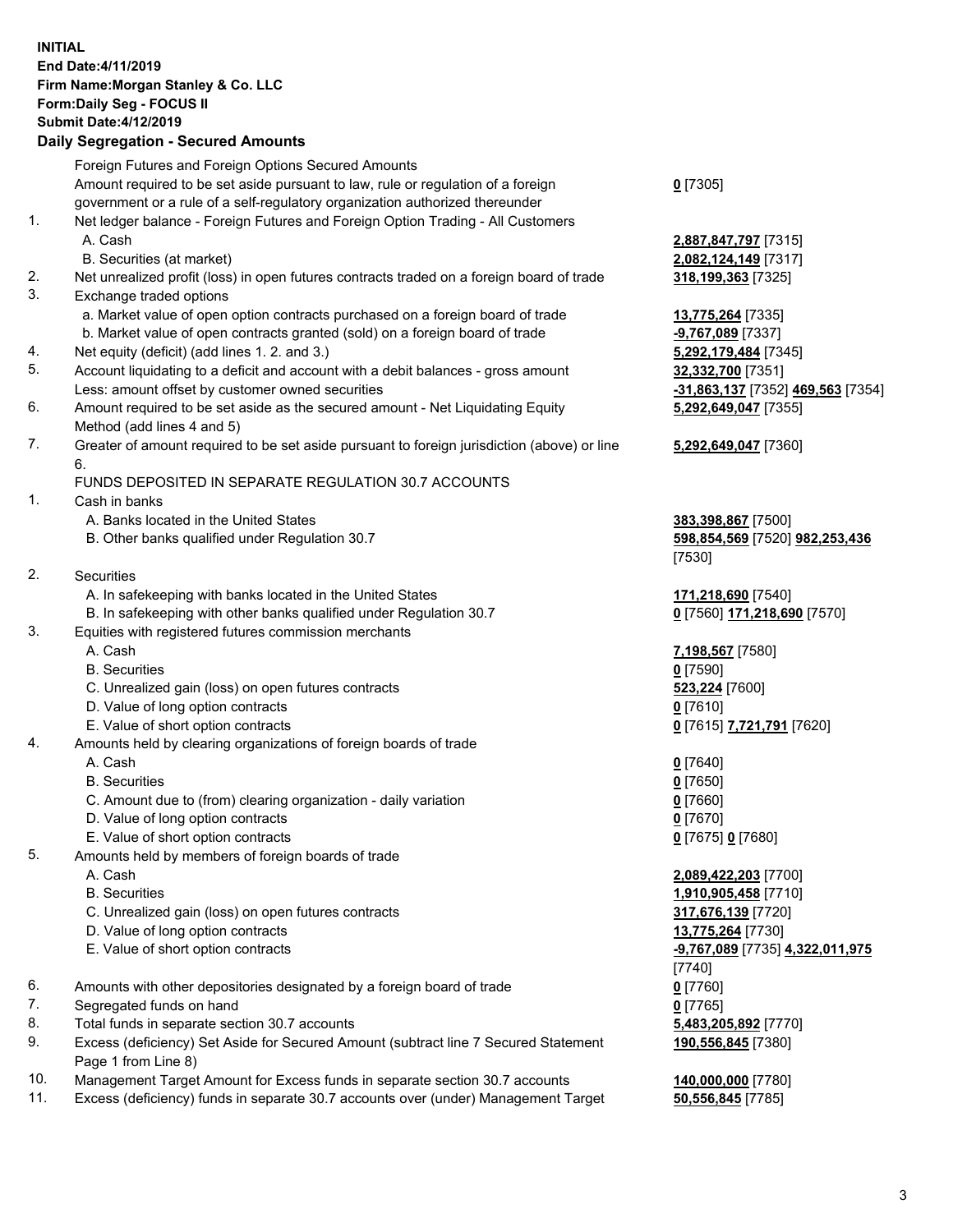|            | <b>INITIAL</b><br>End Date: 4/11/2019<br>Firm Name: Morgan Stanley & Co. LLC<br><b>Form:Daily Seg - FOCUS II</b><br><b>Submit Date:4/12/2019</b><br>Daily Segregation - Segregation Statement |                                                              |
|------------|-----------------------------------------------------------------------------------------------------------------------------------------------------------------------------------------------|--------------------------------------------------------------|
|            |                                                                                                                                                                                               |                                                              |
| 1.         | SEGREGATION REQUIREMENTS (Section 4d(2) of the CEAct)                                                                                                                                         |                                                              |
|            | Net ledger balance<br>A. Cash                                                                                                                                                                 | 7,186,682,475 [7010]                                         |
|            | B. Securities (at market)                                                                                                                                                                     | 6,327,154,889 [7020]                                         |
| 2.         | Net unrealized profit (loss) in open futures contracts traded on a contract market                                                                                                            | 2,411,803,244 [7030]                                         |
| 3.         | Exchange traded options                                                                                                                                                                       |                                                              |
|            | A. Add market value of open option contracts purchased on a contract market                                                                                                                   | <b>254,255,914</b> [7032]                                    |
|            | B. Deduct market value of open option contracts granted (sold) on a contract market                                                                                                           | <mark>-235,454,920</mark> [7033]                             |
| 4.         | Net equity (deficit) (add lines 1, 2 and 3)                                                                                                                                                   | 15,944,441,602 [7040]                                        |
| 5.         | Accounts liquidating to a deficit and accounts with                                                                                                                                           |                                                              |
|            | debit balances - gross amount                                                                                                                                                                 | 434,686,877 [7045]                                           |
|            | Less: amount offset by customer securities                                                                                                                                                    | <mark>-433,916,405</mark> [7047] <mark>770,472</mark> [7050] |
| 6.         | Amount required to be segregated (add lines 4 and 5)                                                                                                                                          | 15,945,212,074 [7060]                                        |
|            | FUNDS IN SEGREGATED ACCOUNTS                                                                                                                                                                  |                                                              |
| 7.         | Deposited in segregated funds bank accounts                                                                                                                                                   |                                                              |
|            | A. Cash                                                                                                                                                                                       | 4,022,548,367 [7070]                                         |
|            | B. Securities representing investments of customers' funds (at market)                                                                                                                        | $0$ [7080]                                                   |
|            | C. Securities held for particular customers or option customers in lieu of cash (at<br>market)                                                                                                | 586,593,768 [7090]                                           |
| 8.         | Margins on deposit with derivatives clearing organizations of contract markets                                                                                                                |                                                              |
|            | A. Cash                                                                                                                                                                                       | 5,956,191,137 [7100]                                         |
|            | B. Securities representing investments of customers' funds (at market)                                                                                                                        | $0$ [7110]                                                   |
|            | C. Securities held for particular customers or option customers in lieu of cash (at<br>market)                                                                                                | 5,740,561,121 [7120]                                         |
| 9.         | Net settlement from (to) derivatives clearing organizations of contract markets                                                                                                               | -102,686,952 [7130]                                          |
| 10.        | Exchange traded options                                                                                                                                                                       |                                                              |
|            | A. Value of open long option contracts                                                                                                                                                        | 254,255,914 [7132]                                           |
|            | B. Value of open short option contracts                                                                                                                                                       | -235,454,920 [7133]                                          |
| 11.        | Net equities with other FCMs                                                                                                                                                                  |                                                              |
|            | A. Net liquidating equity                                                                                                                                                                     | <b>9,979,726</b> [7140]                                      |
|            | B. Securities representing investments of customers' funds (at market)                                                                                                                        | $0$ [7160]                                                   |
|            | C. Securities held for particular customers or option customers in lieu of cash (at                                                                                                           | $0$ [7170]                                                   |
|            | market)                                                                                                                                                                                       |                                                              |
| 12.<br>13. | Segregated funds on hand<br>Total amount in segregation (add lines 7 through 12)                                                                                                              | $0$ [7150]                                                   |
| 14.        | Excess (deficiency) funds in segregation (subtract line 6 from line 13)                                                                                                                       | 16,231,988,161 [7180]                                        |
| 15.        | Management Target Amount for Excess funds in segregation                                                                                                                                      | 286,776,087 [7190]<br>235,000,000 [7194]                     |
|            |                                                                                                                                                                                               |                                                              |

16. Excess (deficiency) funds in segregation over (under) Management Target Amount Excess

**51,776,087** [7198]